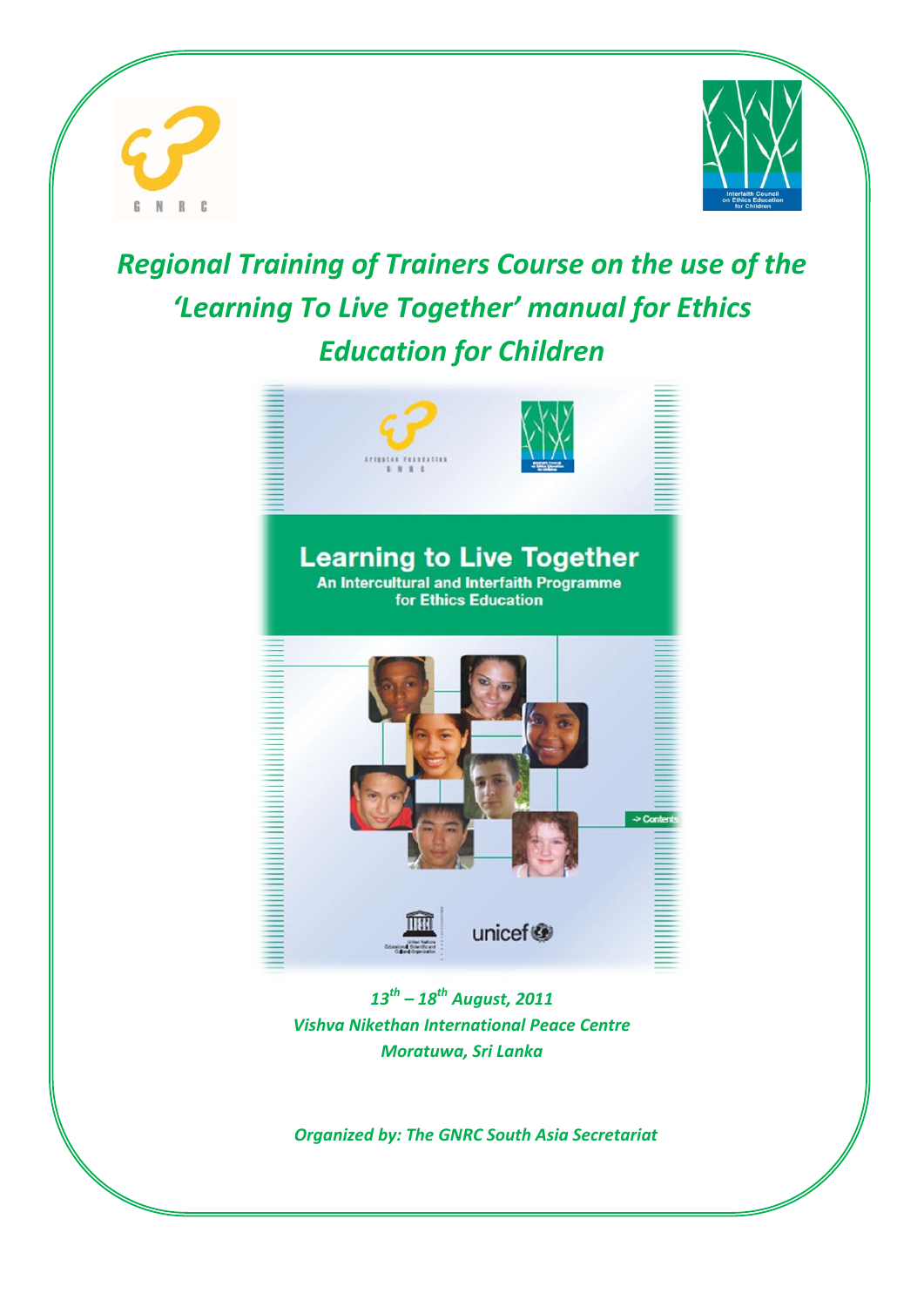



### *Introduction:*

The GNRC South Asia Secretariat invites you to apply for taking part in the Regional Training of Trainers on the Learning To Live Together manual on Ethics Education for Children.

This course aims to build a regional pool of trainers who will support the implementation of 'Learning To Live Togher' - Ethics Education programme for Children in each of the countries. This is the first regional training of trainers organized by GNRC South Asia and builds on the work carried out under the Ethics Education programme over the past 5 years within the region.

# *Global Netowork of Religions for Children ( GNRC):*



The Global Network of Religions for Children ( GNRC), is a worldwide interfaith network exclusively devoted to working for child rights and other children's issues. The GNRC was inaugurated in May 2000 by the Arigatou Foundation, a NGO holding special consultative status with ECOSOC of the United Nations, and the Foundation continues to support its work today.

A diverse group of Regional Coordinators facilitates the ongoing work of the GNRC in six major world regions. They work together with the GNRC members of their regions -- children, young people and adults -- to ensure that GNRC initiatives directly address the most difficult challenges that children face in each location.

GNRC members share a set of common priorities in their worldwide work for children. Their initiatives and programs are often designed to integrate more than one these key themes, which are: poverty eradication, child rights, ethics education, peace education, reducing urban violence, protecting the natural environment, and empowering children and young people.

To get to know more about GNRC visit [: www.gnrc.net](http://www.gnrc.net/)

# *Ethics Education Programme for Children:*

The **'**Learning To Live Together' Ethics Education program is an initiative to promote value-based and quality education for children and young people within the framework of the child's right to education, as stated in the UN Convention of the Rights of the Child.



The 'Learning To Live Together' (LTLT) manual is a resource material for teachers and youth leaders to nurture ethical values that children need in order to learn to live together in plural societies developed by Arigatou International in coordination with UNICEF and UNESCO. To download the full LTLT manual, please clic[k here](http://ethicseducationforchildren.org/mm/file/Learning%20to%20Live%20Together%20En.pdf)

Since the Second Forum of the GNRC in 2004, GNRC members have organized projects related to ethics education in their countries. Various initiatives and actions have been recently taken at regional, national and local levels in order to respond to

the ethical challenges that children face. Not only adults but also children and youth are important actors in moving ahead with these initiatives in each region.

To read more about 'Learning To Live Together' ethics education programme and of activities in carried out by the GNRC in six world regions over the last year visit: [www.ethicseducationforchildren.org](http://www.ethicseducationforchildren.org/)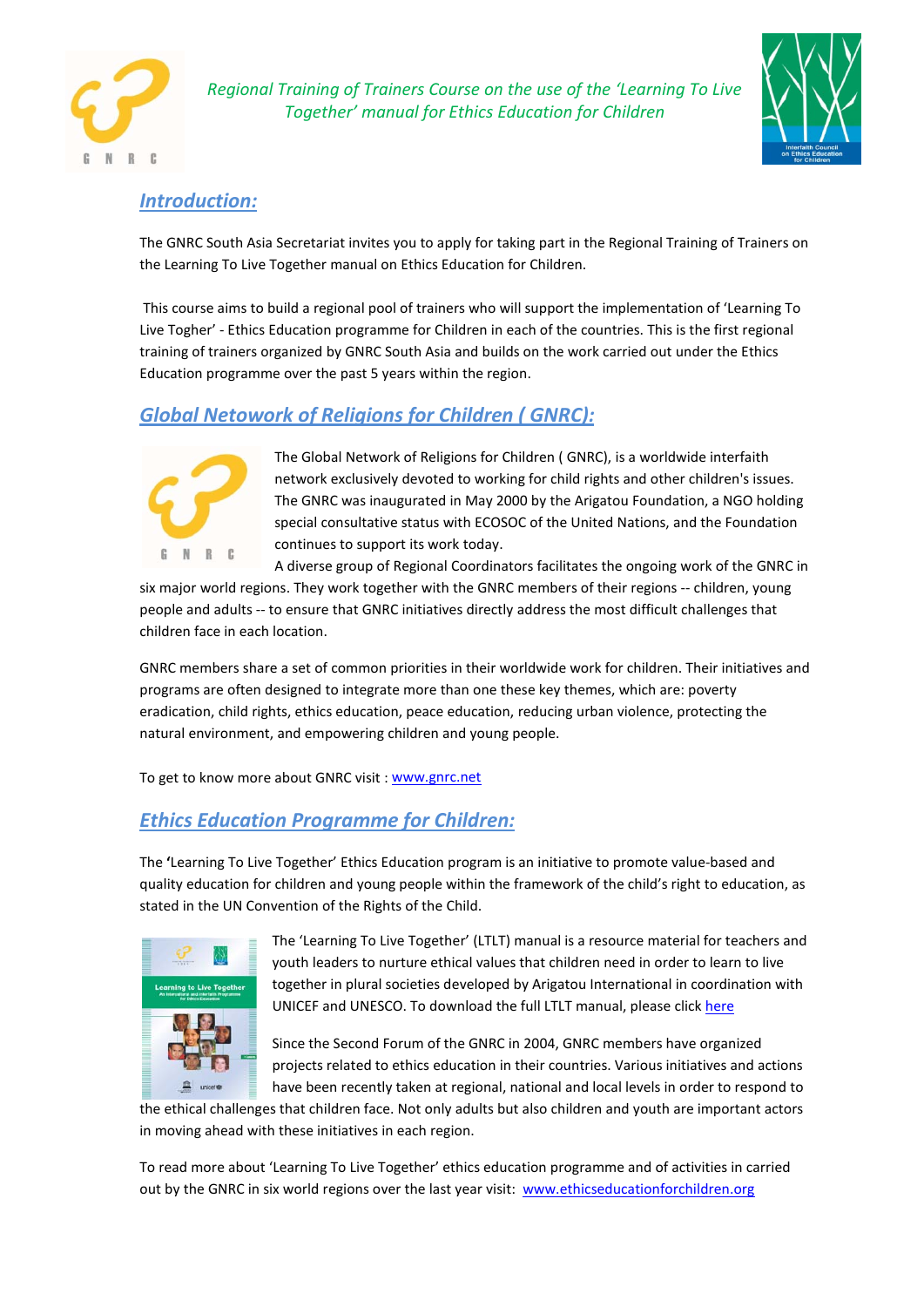



# *Workshop Details:*

# Dates : **13th – 18th August, 2011**

( Residential Workshop. All participants must take residence at the venue by 08:00pm on Friday 12<sup>th</sup> August, 2011 and can depart only on completing the course at 05:00pm on 18<sup>th</sup> August, 2011)

Venue : **Vishva Nikethan International Peace Centre Rawatawatte Road, Moratuwa, Sri Lanka**

## *About the Participation:*

Selected applicants are expected to commit themselves to:

- Pre-training assignment: To maximise the benefits of the course, selected participants will be asked to complete a short preparatory pre-training assignment. Further details will be given to selected participants.
- Full-time participation: Participate full-time in all sessions for the whole duration of the course. Therefore, you must be able to participate in the full period of the course for your application to be considered. If a participant finds he/she must leave early or arrive late after acceptance, their place will be given to another person on the waiting list.
- Costs: All on-site costs related to tuition feeds, accommodation and boarding during the duration of the course are covered by the GNRC South Asia.

# *Participant Profile:*

We are very selective on the participants for this workshop and are looking at individuals with strong experience of working with children in a formal or non-formal educational context and preferably with prior exposure to working with the LTLT manual. They should have the capacity to be a trainer, who goes on to train others on the use of the manual and not merely be limited to working directly with children. Participants also should have confirmed support from an organization/institution for implementation of the ethics education programme for Children.

This workshop is not targeting participants who wish merely to equip themselves in facilitating Ethics Education for children or gaining exposure.

Whilst the programme mainly targets participants from the South Asia region we are also looking at opening the opportunity to participants from other parts of Asia and elsewhere.

As a participant you would be...

- Interested in being a trainer on Ethics Education for Children (required)
- Available and committed to support the implementation of the Ethics Education programme with GNRC partner organizations in your country over the next two years. ( required)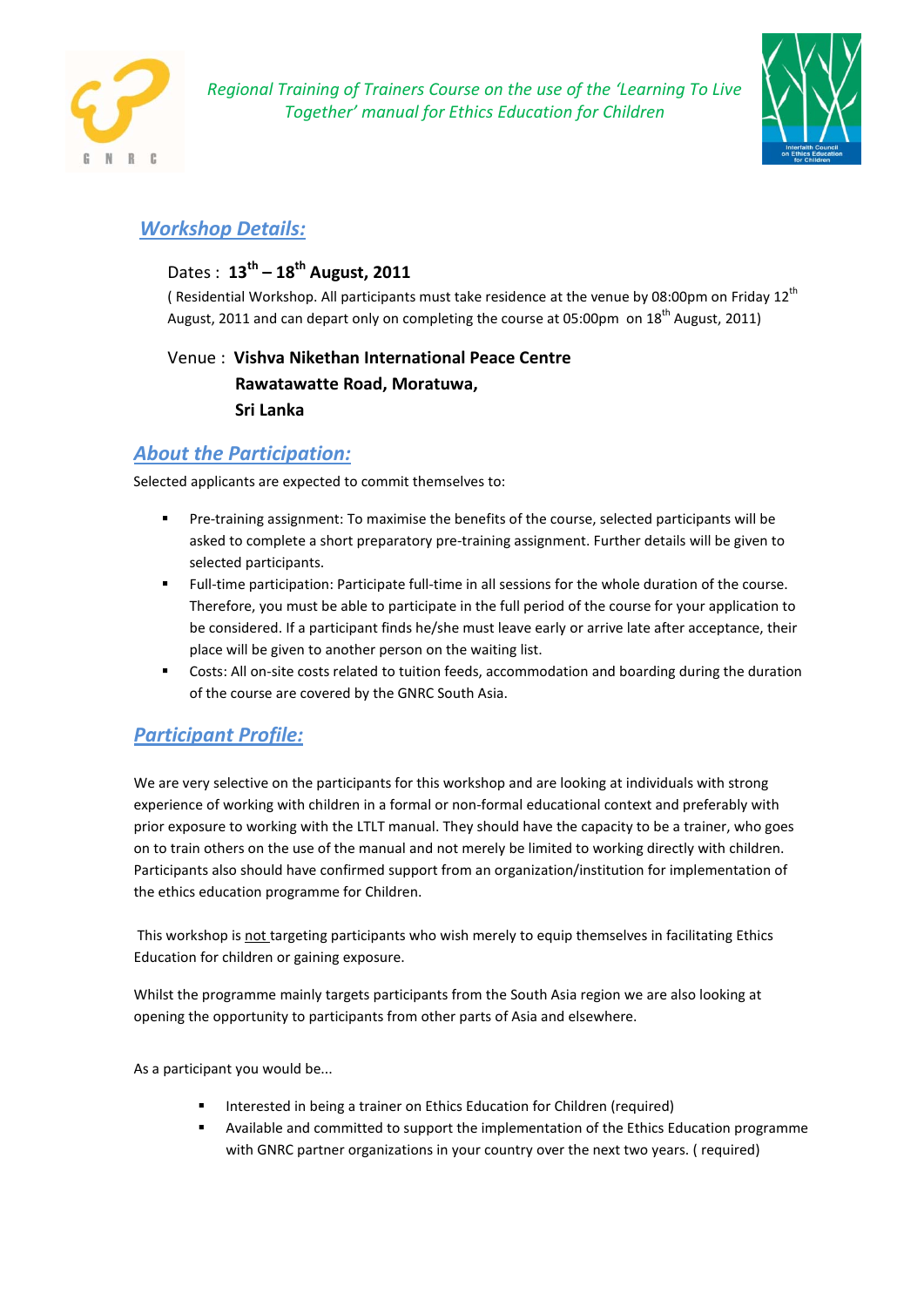



- Having experience of working with children as an educator in a formal and/or non-formal setting ( required)
- Confirmed support from an organization/institution ready to support you with the future implementation of the ethics education programme for children. ( required)
- Previous experience of having worked with the LTLT manual ( preferred)
- Background in training others (preferred)
- Supported by an organization/institution on carrying forward ethics education programme in your country ( required)
- Fluency in English language ( required)

# *Workshop Agenda (draft):*

Below is the latest draft of the workshop agenda, please note that changes are likely to be made during the preparations and final agenda will be released a week ahead of the workshop.

The programme is built in such a way that initially the participants familiarize themselves with concepts related to ethics education and then move on to the area of practical application. There is a special focus on training others on the LTLTL manual with a full-day allocated for practice and feedback.

|                         | Saturday 13                               | Sunday 14                                           | Monday 15                               | Tuesday 16                                                   | <b>Wednesday 17</b>     | Thursday 18                             |
|-------------------------|-------------------------------------------|-----------------------------------------------------|-----------------------------------------|--------------------------------------------------------------|-------------------------|-----------------------------------------|
| 07:30<br>08:00          | <b>Breakfast</b>                          | <b>Breakfast</b>                                    | <b>Breakfast</b>                        | <b>Breakfast</b>                                             | <b>Breakfast</b>        | <b>Breakfast</b>                        |
| 08:30                   |                                           |                                                     | Morning Reflection   Morning Reflection | <b>Morning Reflection</b>                                    |                         | Morning Reflection   Morning Reflection |
| 08:45                   | Welcome                                   | Recap                                               | Recap                                   | Recap                                                        | Recap                   | Recap                                   |
| 09:00<br>09:30<br>10:00 | Getting to Know<br>Each Other             | <b>Ethics and Values</b>                            | <b>Participatory</b><br>Learning        | <b>Training Cycle -</b><br><b>Training Needs</b><br>Analysis | Training in<br>Practice | <b>Training Evaluation</b>              |
| 10:30                   | <b>Break</b>                              | <b>Break</b>                                        | <b>Break</b>                            | <b>Break</b>                                                 | <b>Break</b>            | <b>Break</b>                            |
| 11:00<br>11:30<br>12:00 | Reality Check and<br>Sharing              | Children our<br>Collective<br><b>Responsibility</b> | Participatory<br>Learning               | Designing a<br><b>Training Course</b>                        | Training in<br>Practice | <b>Training Evaluation</b>              |
| 12:30<br>13:00          | Lunch                                     | Lunch                                               | Lunch                                   | Lunch                                                        | Lunch                   | <b>Lunch</b>                            |
| 13:30<br>14:00<br>14:30 | Arigatou<br>International and<br>the LTLT | <b>Interfaith Learning</b><br>and Spirituality      | Participatory<br><b>Methodologies</b>   | Designing a<br><b>Training Course</b>                        | Training in<br>Practice | <b>Profile of the LTLT</b><br>Trainer   |
| 15:00                   | <b>Break</b>                              | <b>Break</b>                                        | <b>Break</b>                            | <b>Break</b>                                                 | <b>Break</b>            | <b>Break</b>                            |
| 15:30<br>16:00<br>16:30 | <b>LTLT Educational</b>                   | <b>Interfaith Learning</b><br>and Spirituality      | Participatory<br><b>Methodologies</b>   | Preparation for<br>Training in                               | Training in             | <b>Next Steps and</b><br><b>Closing</b> |
| 17:00<br>17:30          | Approach                                  |                                                     |                                         | Practice                                                     | Practice                |                                         |
| 18:00                   |                                           | Reflection and                                      | Reflection and                          | Reflection and                                               |                         |                                         |
| 18:30                   | Free time                                 | <b>Action Plan</b>                                  | <b>Action Plan</b>                      | <b>Action Plan</b>                                           |                         |                                         |
| 19:00<br>19:30          | <b>Dinner</b>                             | <b>Dinner</b>                                       | <b>Dinner</b>                           | <b>Dinner</b>                                                | <b>Dinner</b>           | <b>Farewell Evening</b>                 |
| 20:00<br>20:30<br>21:00 | <b>Welcome Evening</b>                    | Outing                                              | Interfaith Café                         | <b>Free Evening</b>                                          | <b>Family Gathering</b> |                                         |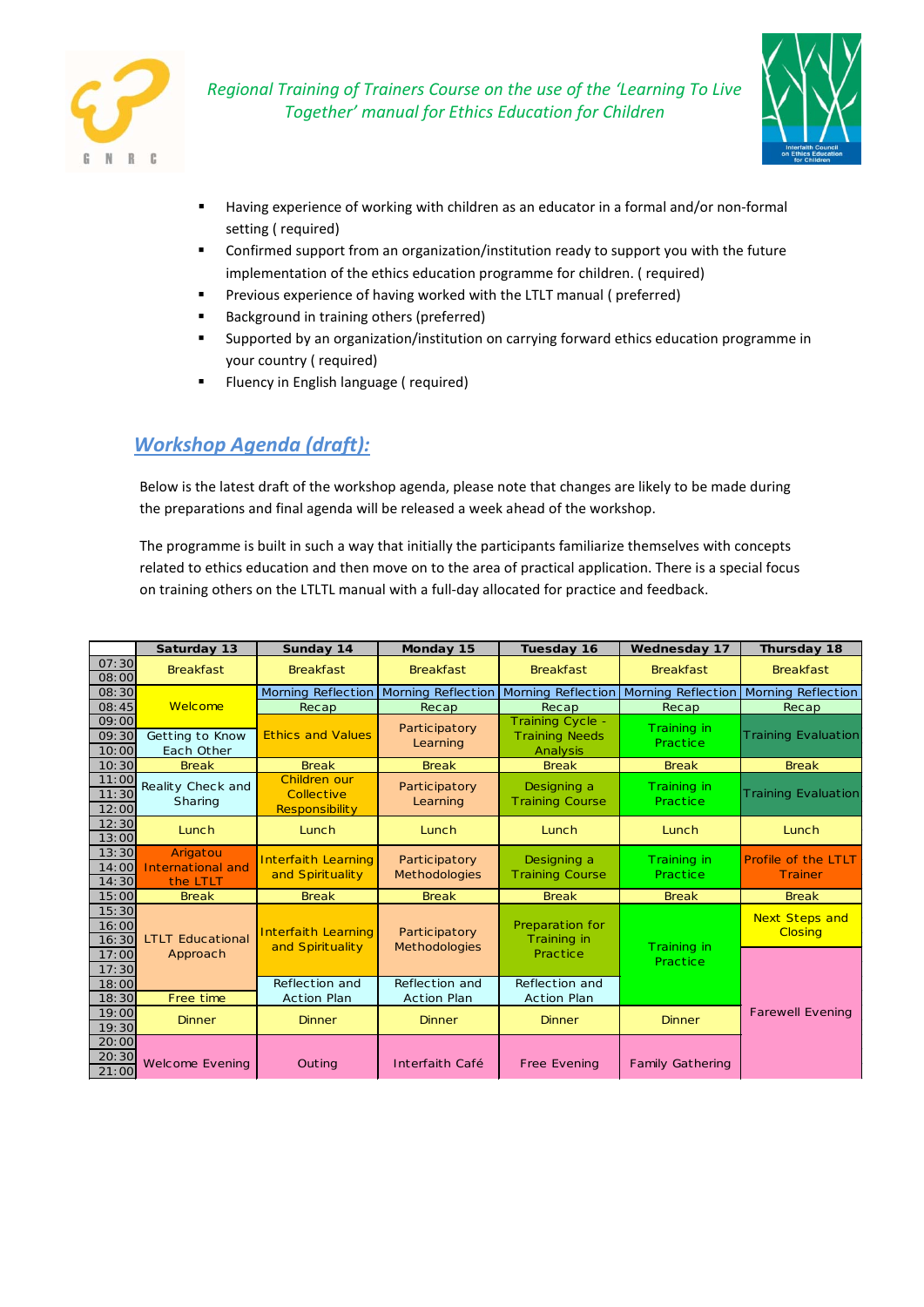



### *Trainers Team:*

The trainers team for the workshop will be made up of four persons with in depth experience on the development and the use of the LTLT manual.

#### **Dr.Kezanivo Aram (Vinu) - India**



Dr.Aram is a member of the Interfaith Council on Ethics Education for Children and has been involved in the process of the conceptualization and development of the Ethics Education manual of GNRC. She is the Director of Shanthi Ashram, a NGO based in Coimbatore – India, where she has made the Learning To Live Together manual a tool for reaching out to underprivileged children and youth in an integrated approach all over Coimbatore.

#### **Ms. Maria Lucia Uribe ( Malu) – Colombia/France**



Maria Lucia was one of the key persons involved in coordinating the development of the Learning To Live Together manual as then the Programme Coordinator for Ethics Education at Argatou International – Geneva. During her tenure with Arigatou International she coordinated a series of trail workshops in different parts of the world to support the manual's development and later following the development of the manual she was involved in building country level understanding and capacity through

trainings. Maria Lucia just completed her Masters in Peace and Conflict Transformation at the World Peace Academy (WPA) in Basel, Switzerland.

#### **Mr. Vijayragavan Gopal (Vijay) - India**



Vijay is the Youth Coordinator at Shanthi Ashram, Coimbatore. There he has been coordinating the Ethics Education programme for the last few years gaining practical experience on the use of the manual in working with children from various backgrounds. Vijay has been involved in many regional workshop of the GNRC and was a participant at the first Training of Trainers on the Learning To Live Together manual in December 2010 in Caux, Switzerland.

#### **Mr. Suchith Abeyewickreme ( Suchith) – Sri Lanka**



Suchith is the Secretariat Coordinator of the GNRC South Asia Secretariat where he is responsible for the coordination of the Ethics Education programme across the region. He also lead the implementation of the Ethics Education programme in Sri Lanka over the last 2 years working with over 35 children's groups from all parts of the island .. Suchith was also a participant at the first Training of Trainers on the Learning To Live Together manual in December 2010 in Caux, Switzerland.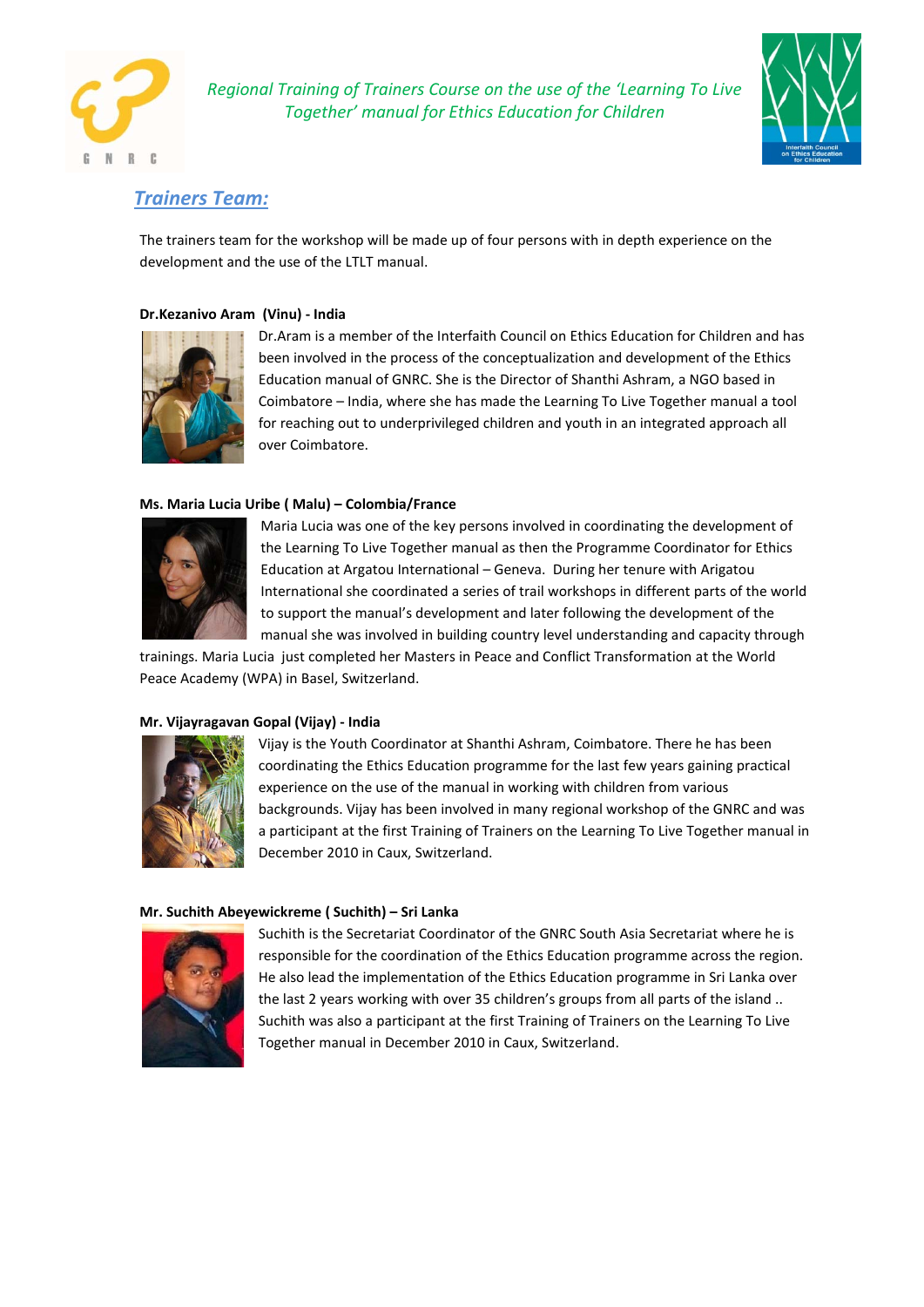



# *Accommodation, Food and Local Transport:*

Accommodation, food and local transport expenses of participants throughout the workshop will be covered by the GNRC South Asia Secretariat.

### *Local transportation:*

All international participants coming in from outside Sri Lanka will be picked up at the Airport unless otherwise requested and transport to the airport will be provided after the workshop. Local participants are invited to

### *Accommodation:*

The venue of the workshop is the Vishva Niketan International Peace Centre situated at N0. 72/30, Rawatawatte Road, Moratuwa, Sri Lanka.





*Vishva Niketan is a peace centre: a place for all nations to pursue the ideal of inner and outer peace. The name Vishva Niketan in Sanskrit means "Universal Abode" and is symbolic of the Centre's desire to include all nations, religions, and ethnicities in its vision of world peace. Vishva Niketan has been established in the firm belief that enduring peace can only be attained when individuals achieve inner peace – cessation of conflict within themselves. In creating an atmosphere of tranquility and serenity close to* 

*nature, Vishva Niketan aims to awaken people to their inner spirituality so that they may return to the world beyond to create constructive change.*